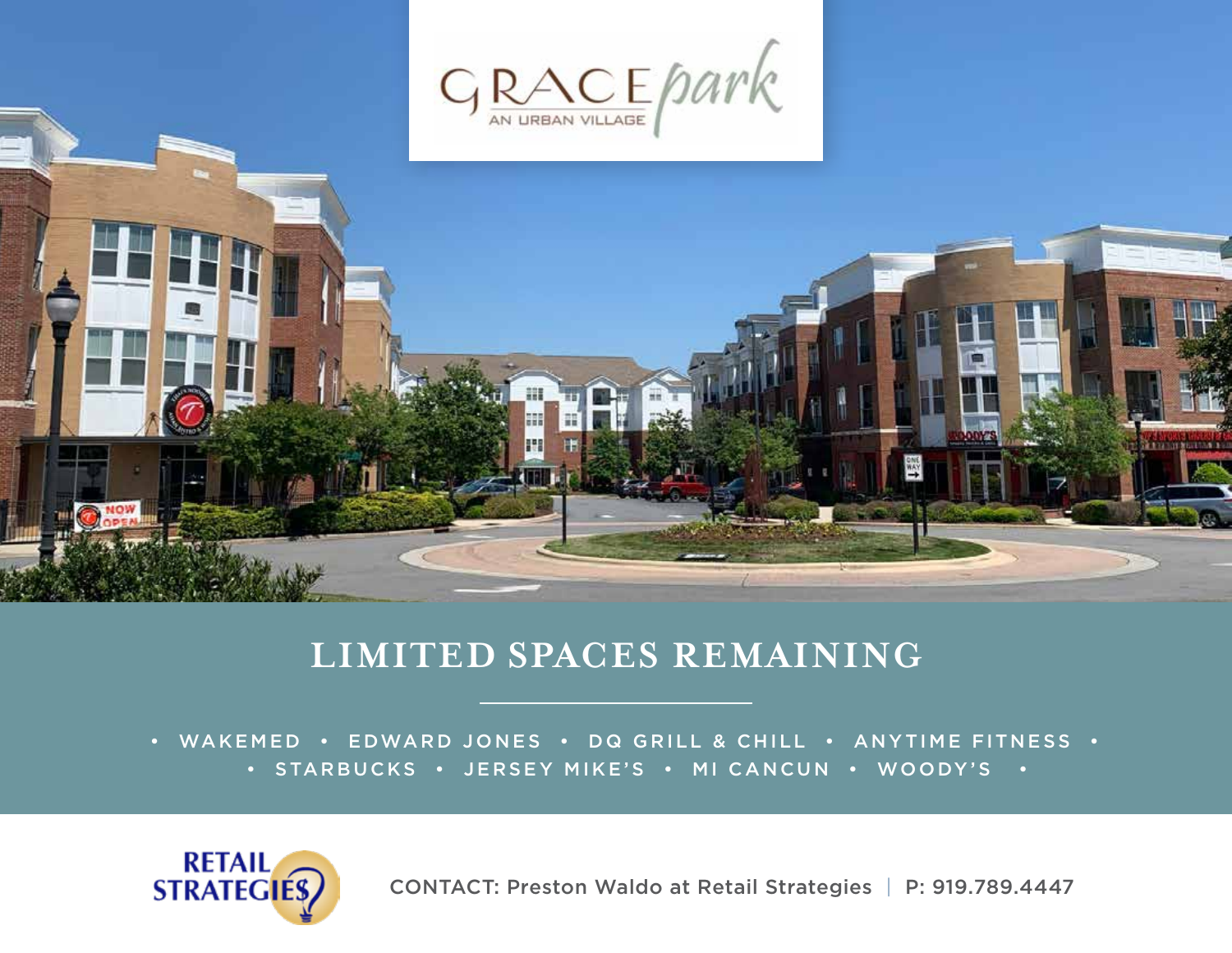

 • NC BAGEL • EMPANADAS & MORE • ACME PIZZA • THAI NOODLE & SUSHI • CHABAD OF CARY • • RED POLISH • JOHNSON'S TAE KWON DO



RETAIL STRATEGIES • PRESTON WALDO • P: 919.789.4447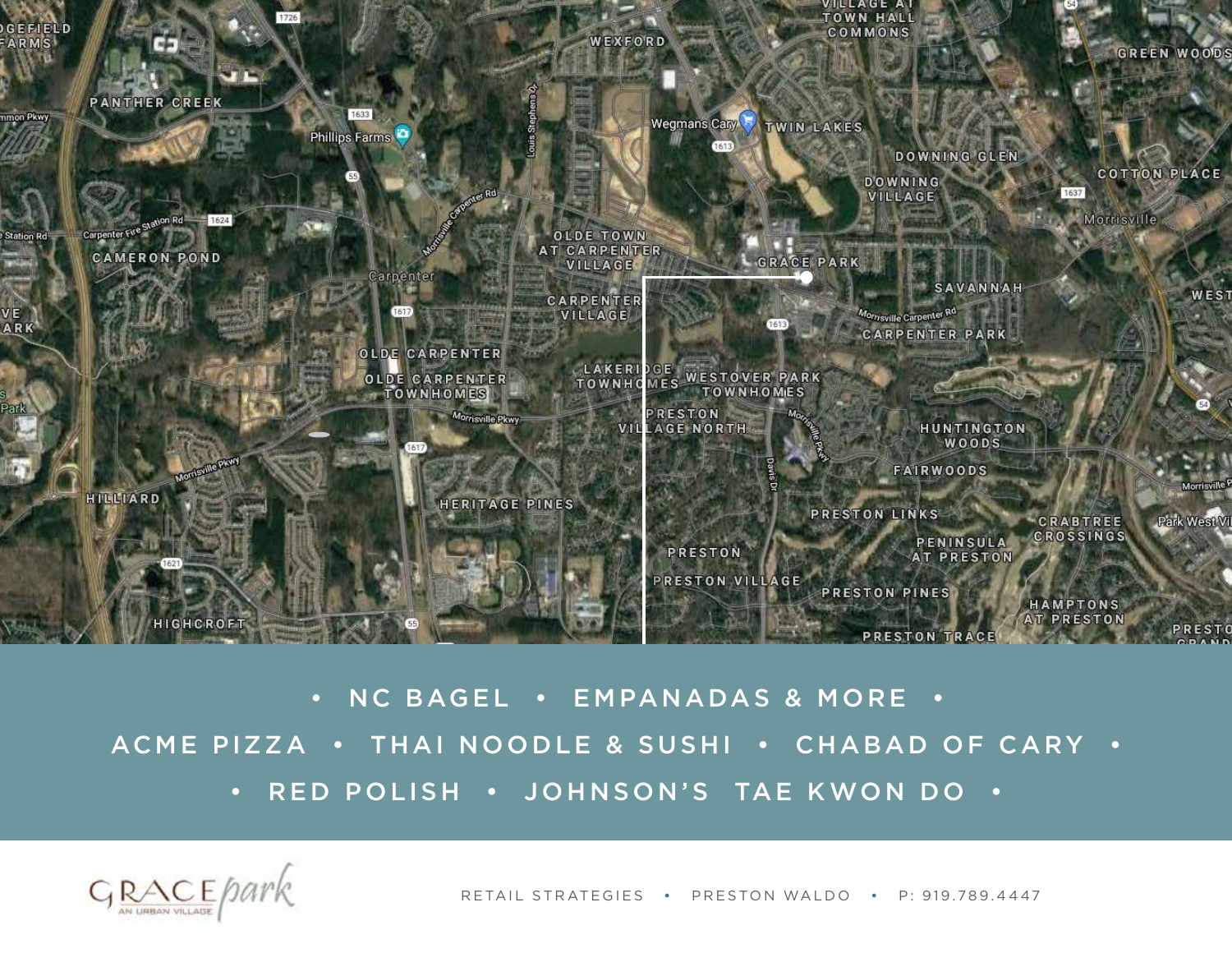

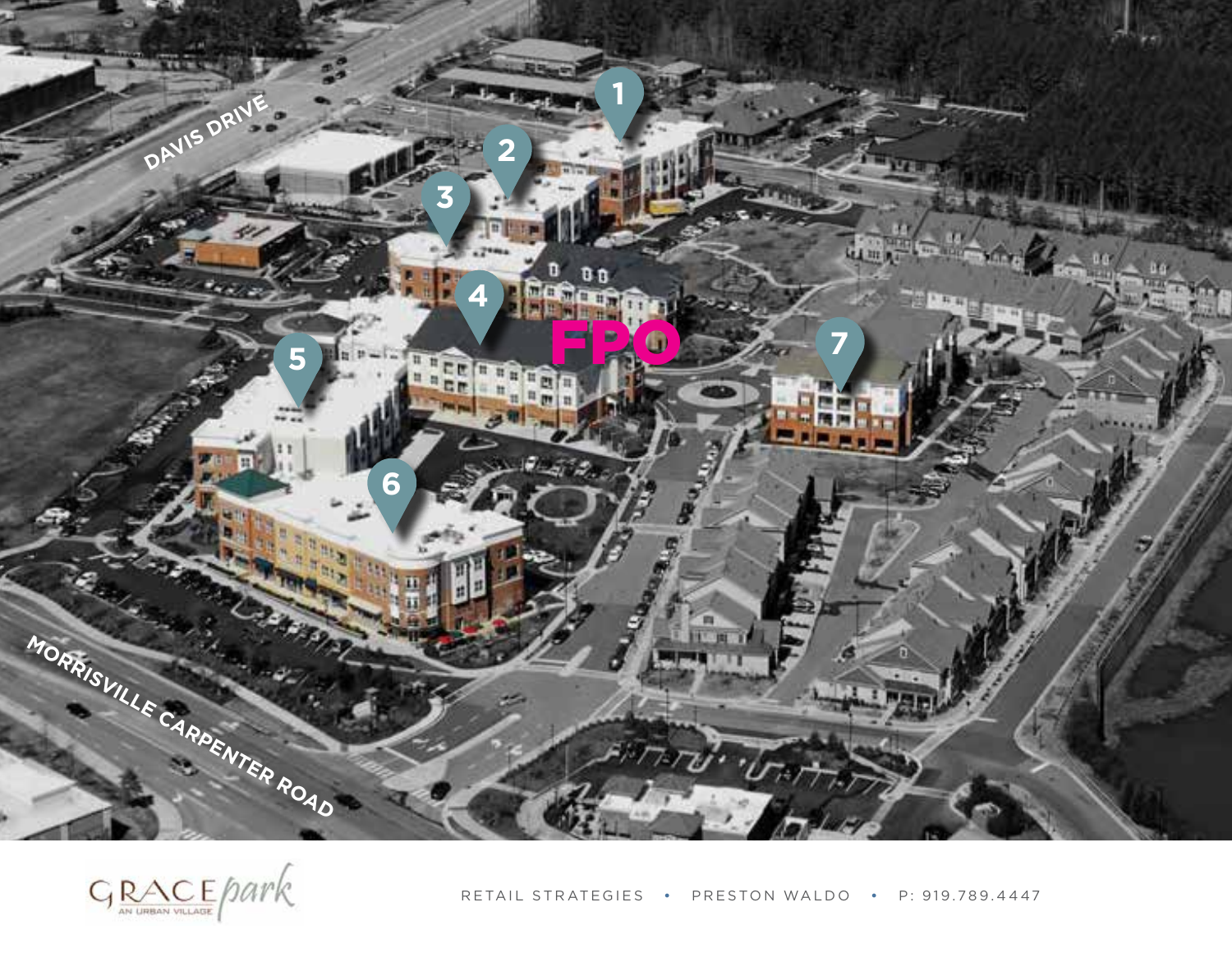

## **LOCATED ON THE CORNER OF DAVIS DRIVE AND MORRISVILLE CARPENTER ROAD**



- Prime retail space with excellent street visibility
- Already established shops, eateries, fitness center, and more
- Fashionable "live/work/play" community
- Limited retail opportunities remain